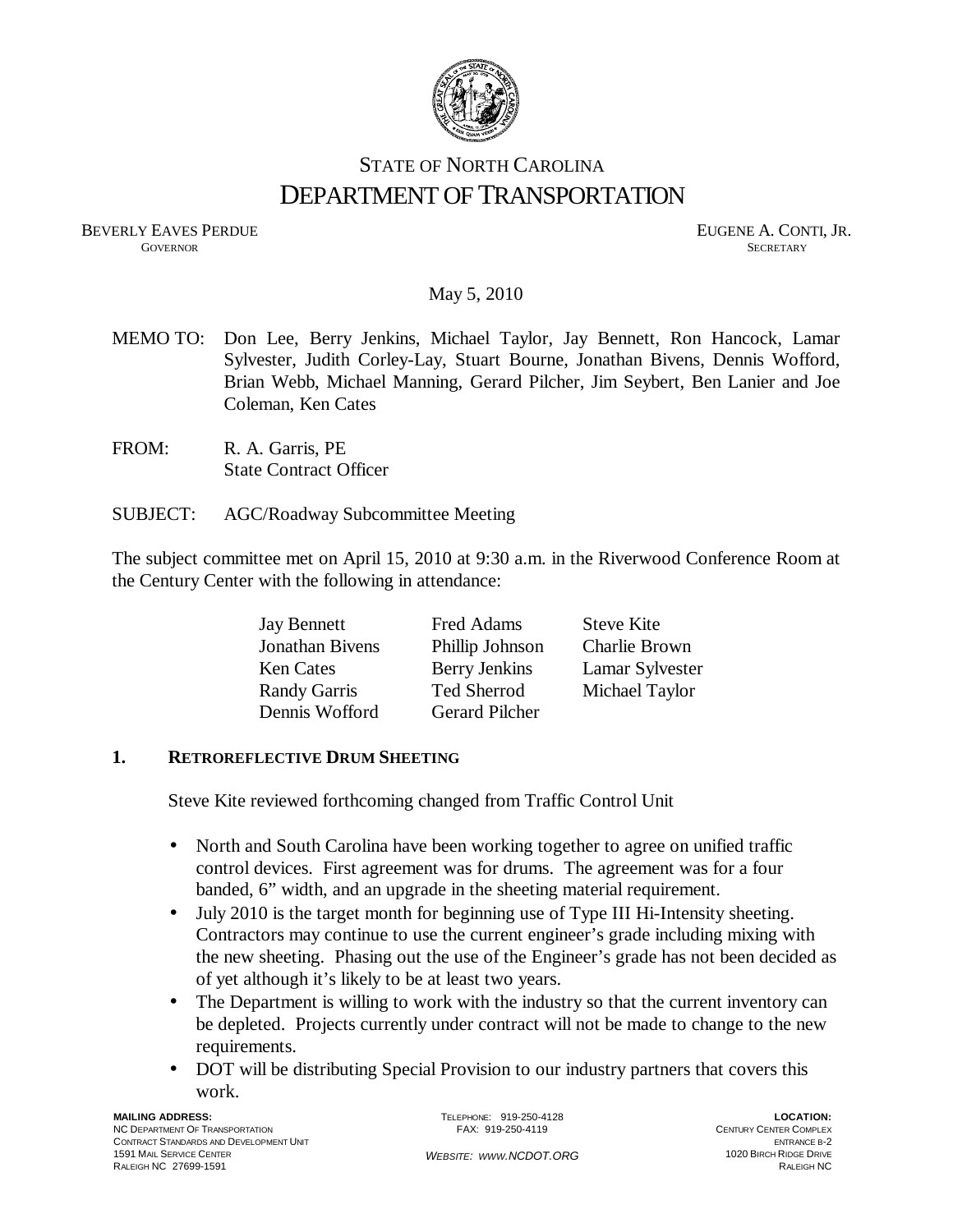- Skinny drum sheeting will also be changing.
- Contractors say there has been some confusion over the years concerning which traffic control devices should be used under certain conditions. These issues will be addressed as to what should actually be used in lane closures.

#### **2. ELECTRONIC SEALS, SIGNATURES, AND DESIGN FILES**

NCDOT is moving forward with various committees to process in an electronic (digital) document management system. This process will be phased in over the next few years making project information available for both internal and external customers. PE Board has been kept abreast of progress and is in agreement with process. Contractors will soon have plans available, for select projects, with electronic seals. The process may take several years before making all projects and all information available electronically. Eventually Contractors may be required to log into NCDOT to request plans and be placed on the Plan Holders list for that project. For now, the current process will be maintained where Contractors will be supplied "hard copies" of plans. Contractors like the idea of electronic bidding to avoid having to send someone and hand deliver bids to the various Division offices. Contractor's also like the idea of one central web location for project advertisements of TIP, POC, and bridge maintenance projects. There is some concern as to what format the design files will be furnished. Depending on the particular product each Contractor utilizes, files may have to be converted. It is likely that the files will be available in the GEOPAK format. DOT would like feedback from the contracting industry as to what formats would be most helpful.

## **3. SAFETY FENCE AT WETLANDS AND BUFFER ZONES**

- Contractors noted that there seems to be some confusion on the use of orange safety fence and would like a standard interpretation throughout the Divisions. Currently, training is ongoing with NCDOT Resident Engineers for more consistent interpretations. This training will continue.
- Placement of orange fence is dictated by the permit.
- Contractors are looking for alternatives to help cut the cost for themselves and for the DOT. Based on today's conversation, DOT agreed to review current guidelines and see what ideas can be incorporated.

### **4. EMBANKMENT SETTLEMENT GAUGES**

- Contractors have noted that on some projects a 2.5" gauge is being detailed. This is a special order size.
- DOT will be working on a standard detail for settlement gauges. It would spec a minimum of 2". Until the standard is developed, the Contracts Office will attempt to insure that the 2.5" size is no longer specified.